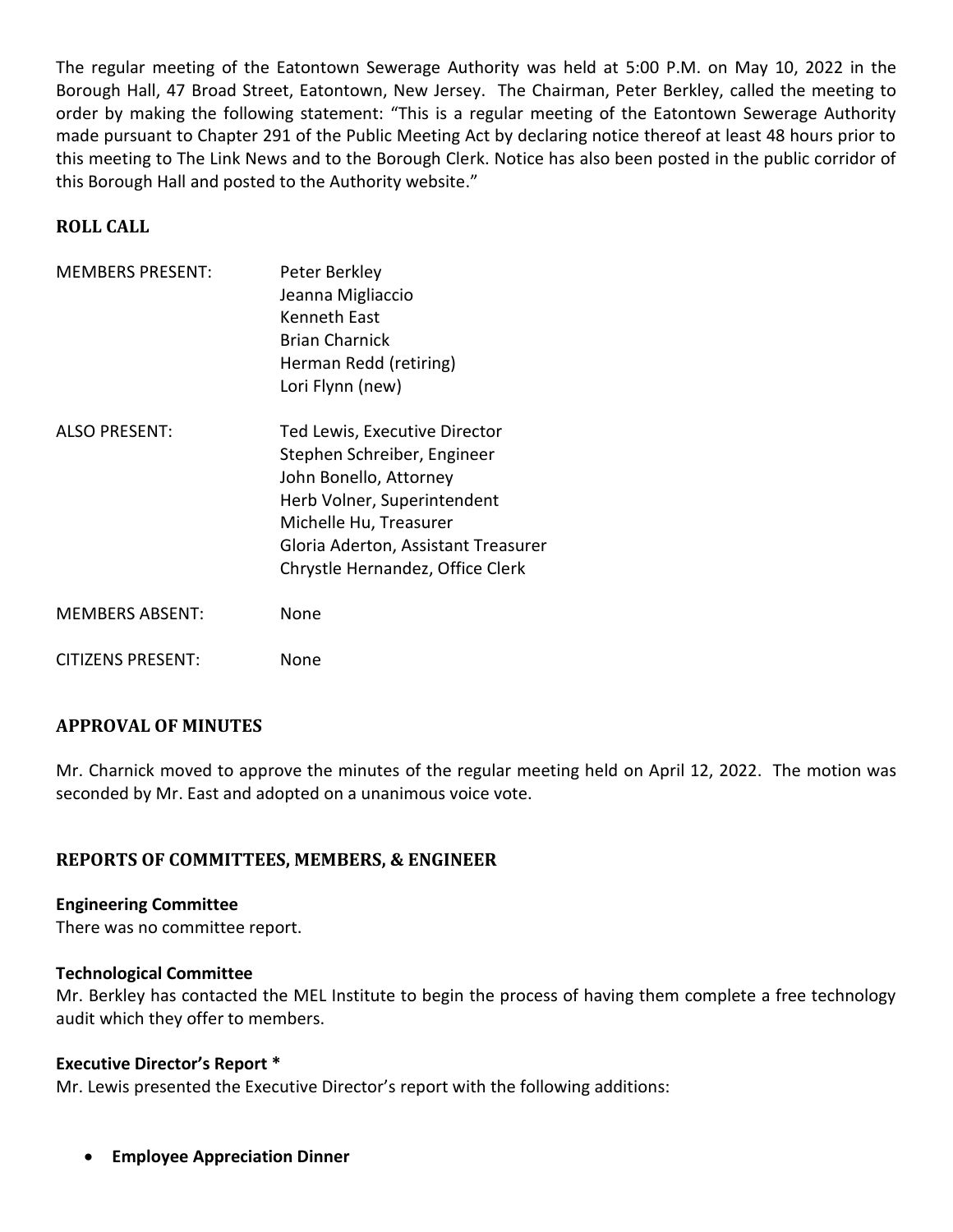Mr. Lewis noted that it's been a while since the Authority has had an employee appreciation dinner and suggested that one be planned. After some discussion, it was decided to hold the regular meeting next month followed by dinner at a local restaurant.

## • **Borough Takeover**

Mr. Lewis spoke with the Borough Administrator to discuss the Borough taking 5% of the Authority's revenue to which they're allowed by statute. Mr. Lewis told him that the Authority expects communication regarding this issue to be in writing to help clarify the situation. Mr. Lewis will pass along any further correspondence.

### **Superintendent's Report \***

Mr. Volner presented his report with the following addition:

# • **Replace Diesel Generators with Natural Gas Generators**

The Authority currently has two remaining pump stations, Old Deal Road and Deep Woods, with aging diesel backup generators and would like to replace them with natural gas generators.

*Resolution to authorize T&M Associates to prepare bid documents to replace the diesel generators with natural gas generators at the Old Deal Road and Deep Woods Pumping Stations was offered by Mr. Berkley, seconded by Mrs. Flynn, and adopted on the following roll call vote:* 

ROLL CALL

AFFIRMATIVE: Peter Berkley, Jeanna Migliaccio, Kenneth East, Brian Charnick, and Lori Flynn NEGATIVE: None ABSTENTION: None ABSENT: None

### **Attorney's Report**

There was no attorney's report.

# **Engineer's Report \***

Mr. Schreiber presented the Engineer's report with the following additions:

# • **Avenue of Memories Sewer Improvements (FMERA)**

Mr. Schreiber noted that the Avenue of Memories is a county road and the current pump station is within the road's 100' wide right-of-way. T&M will design the footprint of the proposed pump station and then it will be up to FMERA to determine its final location as Mr. Schreiber doubts that the county will allow it to remain within the road's right-of-way.

Mr. Berkley took this opportunity to ask if there had been a resolution regarding the grease trap waiver request which had been requested by the owner of the proposed sushi restaurant at the last meeting. Mr. Schreiber stated that there had been some confusion as there isn't a minimum requirement for grease traps as they're sized for each case based on anticipated flow but there is a minimum requirement for sand/oil separators and that's where the confusion arose. The applicant submitted their calculations for the grease trap and it was deemed to be sufficient.

# **PROGRESS OF PROJECTS**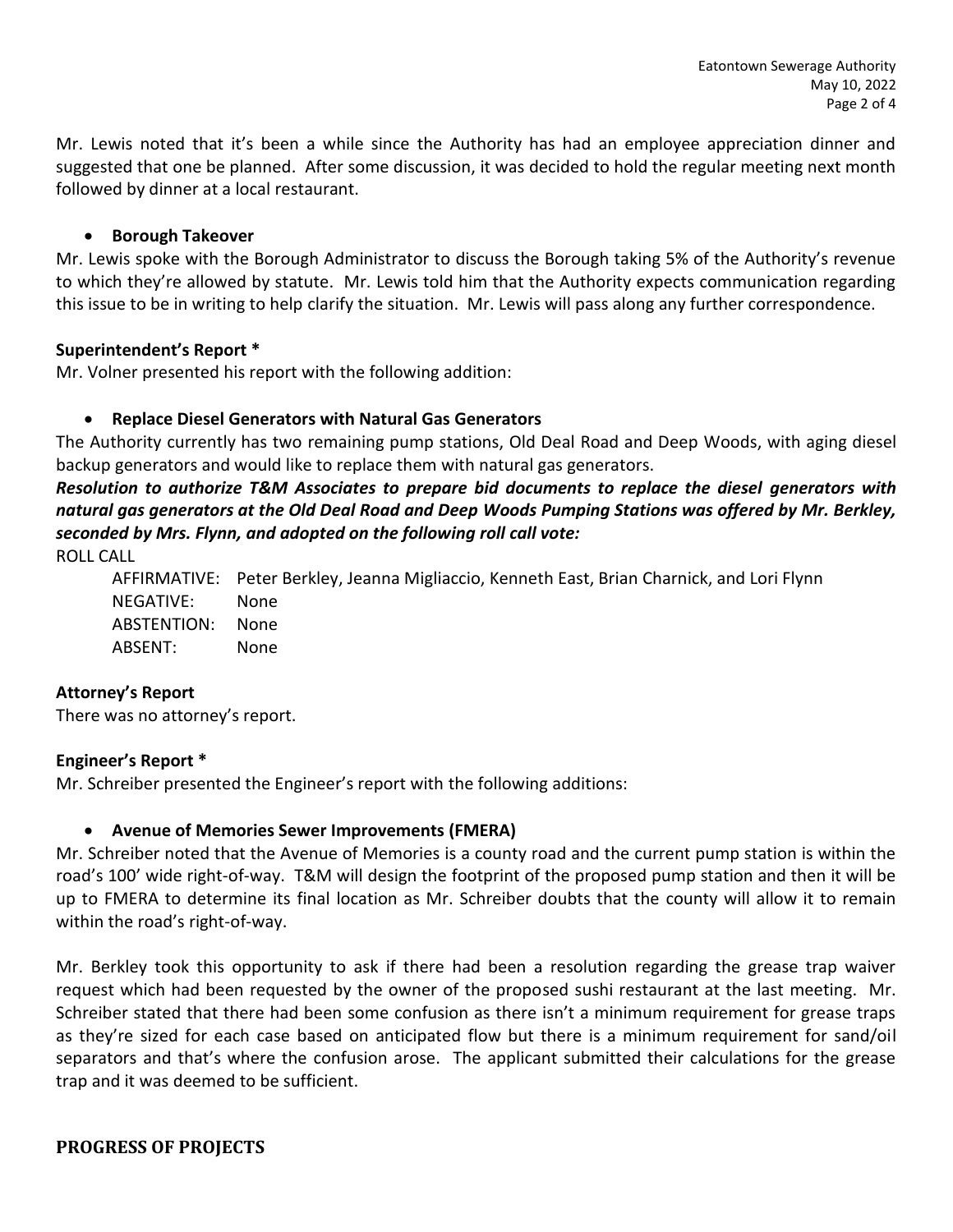## • **Old Orchard Pump Station Replacement**

The attorney for Old Orchard has requested a zoom meeting on 5/17/22 to discuss potential development plans. Mr. Berkley and Mr. East will plan on attending the meeting.

#### **UNFINISHED BUSINESS**

### • **Route 35 Emergency Repairs**

The engineer has received the permit from NJ DOT and the repair site is scheduled for final paving on the evening of either 5/24 or 5/25.

#### • **Borough 2022 Capital Road Program**

No change in status from last month when Mr. Schreiber spoke to the Borough regarding making sewer rehabilitation part of planned street upgrades and repaving in order to consolidate effort and reduce costs. The Borough was amenable to the idea but there is no Scope of Work determined yet, again because of the elevated construction costs.

#### • **2022 Sewer Collection System Rehabilitation**

The Engineer is creating a phased proposal for future approval in order to reduce the possibility of as many emergency repairs as possible.

#### **NEW BUSINESS**

### • **Asset Management Plan proposal**

The Authority is in need of an Asset Management plan to budget for future maintenance and repair of capital assets and also to have in place as it will eventually be a prerequisite to secure capital funding. T&M Associates has submitted a proposal to create an Asset Management plan which the Authority has reviewed and finds acceptable.

*Resolution to authorize T&M Associates to move forward with the Asset Management proposal as submitted was offered by Mr. Berkley, seconded by Mrs. Migliaccio, and adopted on the following roll call vote:* 

ROLL CALL

 AFFIRMATIVE: Peter Berkley, Jeanna Migliaccio, Kenneth East, Brian Charnick, and Lori Flynn NEGATIVE: None ABSTENTION: None ABSENT: None

#### • **Employee Appreciation Event**

As previously discussed